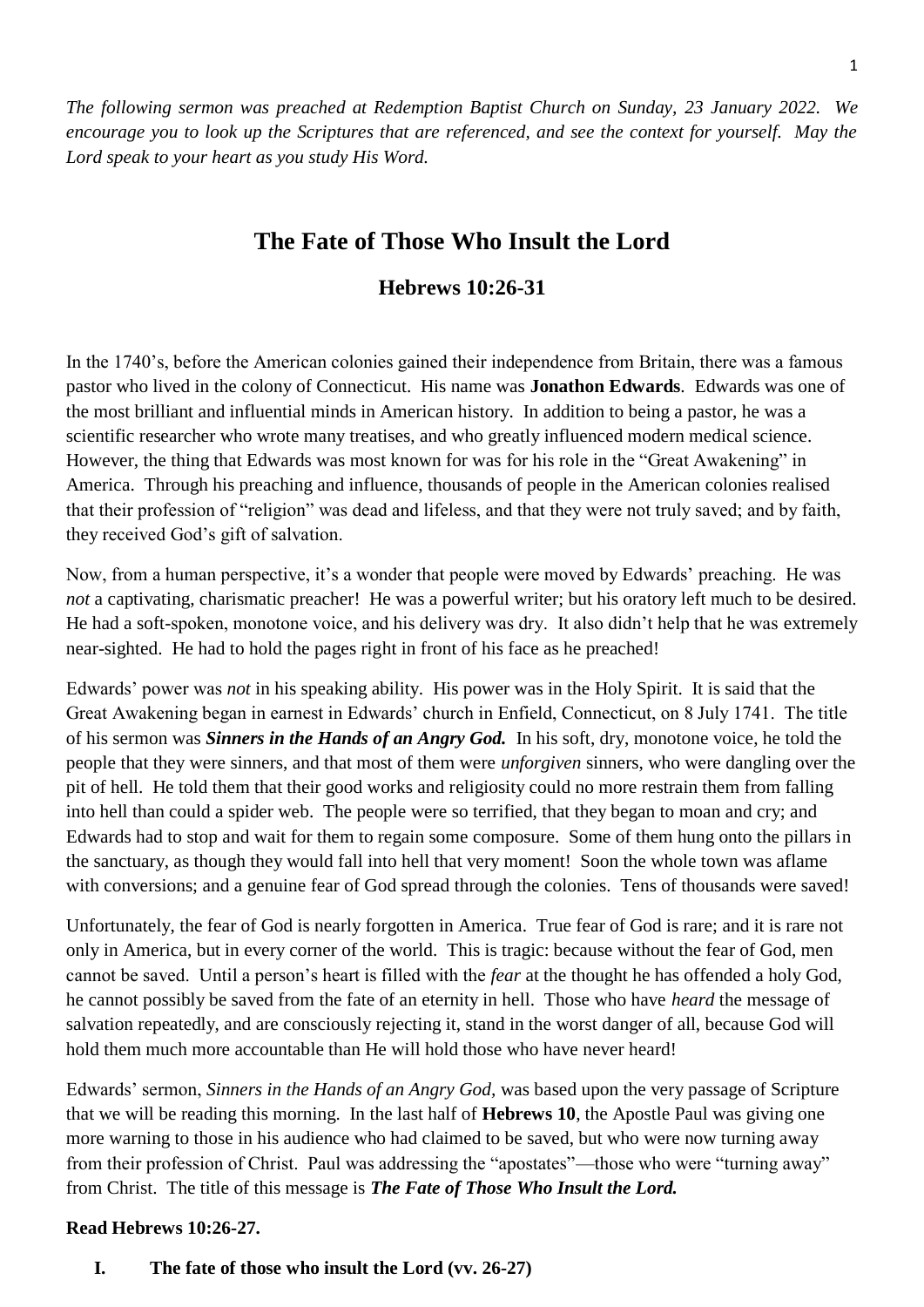What we've just read are some of the most fearful words in Scripture. In these verses, Paul almost *personifies* hell—as though it were some kind of living entity that is eagerly waiting to swallow up and devour sinners! Upon death, hell is the immediate fate of all who have not received Christ's gift of salvation. No matter how much the world mocks and sneers at the notion of a burning hell, God's Word is clear on the subject. God will not be mocked! Hell *is* real; and God's judgment on sinners is real!

Multitudes of people who believe that they are not on their way to hell *are,* in fact, going there. However, it's not merely the atheists and the pagans who are on their way to hell. In these verses, Paul is warning a particular group of people about hell: and they were people who *professed* to be *Christians*. If they had *not* been reckoned as part of the Christian community, they would not have been under the hearing of this letter!

What had these people done to make God so angry? Why was Paul warning them that the flames of hell were waiting to devour them? To answer that question, we must first look carefully at the phrase, *"if we sin."* That word *"sin"* is in the Greek *present tense.* This indicates not a "once-in-a-while" action, but a *continual, unceasing* action. Another way we might say it is, *"If we are continually sinning."*

God's Word says that when a person is truly saved, he becomes a *"new creature"* in Christ Jesus **(2 Corinthians 5:17).** God calls Christians *"overcomers"* **(1 John 5:4).** This doesn't mean that Christians no longer have a sin nature. As long as we are in this mortal body, our old, sinful nature will still be with us. What it does mean is that we also now have a *new*  nature, which is placed in us by the Holy Spirit. Every true, born-again Christian has both the *desire,* and the *ability,* through the Holy Spirit, to obey God's commands. This is something that we did *not* have before we were saved. Though Christians often stumble and fall (sometimes gravely), they repent and get right. God's Word assures Christians that they can be *"confident of this very thing, that he which hath begun a good work in you will perform it until the day of Jesus Christ.*" In other words, God will not let an erring Christian go his own way forever. The Lord will plead, rebuke, chastise, and even bring great pain into His children's lives, if necessary, to break their stubborn will, draw them back to His side.

The bottom line is that true children of God don't live *continually* in sin, with no remorse, and with no repentance. If a person say that he is saved, yet there have never been the slightest evidence of a change of direction, attitude, and behaviour in his life, we must seriously question that person's profession of salvation. Of course, we know that a person is not saved by his good works. The same Paul who wrote these words in **Hebrews** also wrote in **Romans,**  *"Therefore we conclude that a man is justified by faith without the deeds of the law"* (**Romans 3:28).** However, good works will begin to manifest in a person's life after his salvation, because Christ has moved into that person's heart; and He changes that person from the inside out.

With all this in mind, let's now look at another important word in this passage. In **verse 26,** that Paul goes on to say, *"If we sin wilfully."* **(Read Hebrews 10:26 again.)**

Allow me to pose a question: "**Is there any sin that is** *not* **wilful?"** Granted, there may be some sins that are committed in ignorance; but even sins that are committed ignorantly are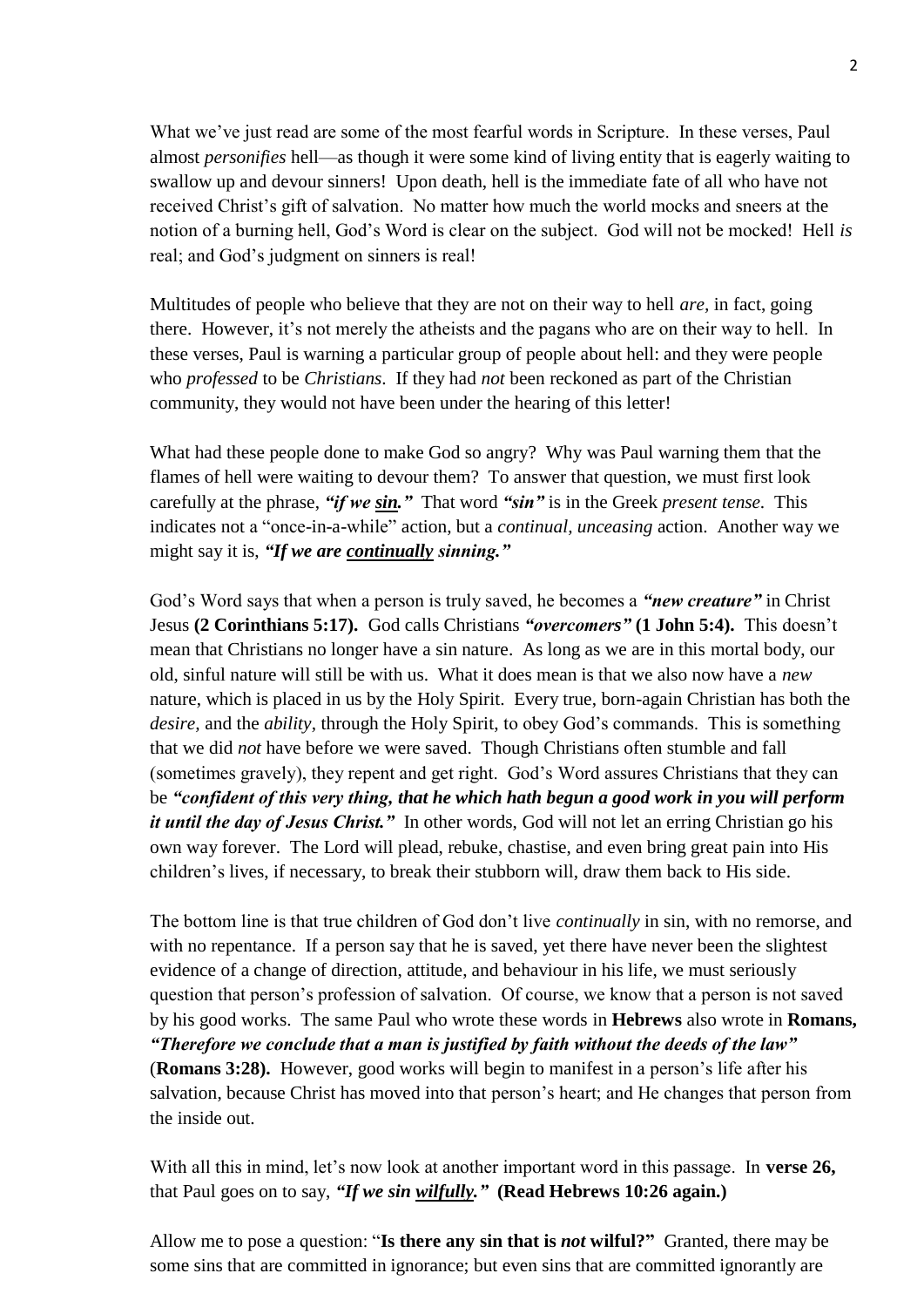committed *because we didn't really want to know* whether God approved of it. For a Christian, especially, there is no excuse for sin. Not only do we have the Word of God, but we have the indwelling Holy Spirit, who reveals to us everything that we need to know in order to avoid sin, and to live for God. As **John** said, *"But ye have an unction from the Holy One, and ye know all things.*" In other words, there is no part of Scripture that a Christian does not have the ability to know and understand, if he will diligently search God's Word, and sincerely ask the Lord for guidance. God didn't *have* to spell out every single sin that we could possibly commit. (If He had, the Bible would be a mile thick!) Through the principles in God's Word, and the conviction of the Holy Spirit, a Christian can *know* that he is sinning, even if his sin be not specifically addressed in Scripture. Christian, don't ignore that sense of guilt about what you are doing. Don't try to justify it by saying, "Well, there's no Bible verse that says it's wrong." If it be good and godly, why do you try to hide that activity from certain people? If the Lord Jesus Himself were here in the flesh, would you be comfortable to discuss that little hidden activity with Him, as though it were O.K.? Or would you shrink from His sad, piercing gaze, because you are afraid that He knows exactly what you are hiding? Believe me, I've tried the "But it's not condemned in Scripture" justification game; and it doesn't take the guilt away. When we sin, *we usually know it*; and if we don't know it, *we should* know it!

The fact is, all sin is wilful. We sin because we *want* to sin. The very essence of sin is the declaration, "*I* will." We know God's will, yet we do what we want to do, anyway. Even sins that are committed in "ignorance" will be judged by God, because His revelation is there in His Word, for all to see. Furthermore, His laws are written in our hearts and conscience. We can't escape the knowledge of His will.

By this standard, who does *not* sin wilfully? Not one of us. Who could possibly escape God's fiery indignation, then? No one could. **That is why Christ, in love, took God's wrath in our place, on the cross!** Those who have fled to Jesus for refuge are saved from God's wrath: otherwise, God's wrath would devour them! This is why Paul said, in **Hebrews 6,** that we have *"a strong consolation, who have fled for refuge to lay hold on the hope set before us, which hope we have as an anchor of the soul...even Jesus."*

Even Christians are guilty of sinning wilfully; nevertheless, we are saved from God's wrath, because Christ took all God's wrath against sin upon Himself, as He hung on the cross. Yet, this raises a question: "If even *Christians* sin wilfully, then who are these people that Paul is talking about here in **Hebrews 10:28?** Who are these people who *"sin wilfully,"* who stand in danger of fiery indignation? Is Paul talking about Christians? No, he isn't. **Paul is talking about lost people, who are guilty of a** *particular* **"wilful sin."** What *is* that particular "wilful sin" that condemns people to eternal fire?

Well, we know it isn't one of the "big sins" like murder or adultery, because God can forgive even these! David, one of the greatest men of God in the Old Testament, committed *both* these sins; yet, God did not cast him away, or take His Holy Spirit from him. Though he was chastened severely in his lifetime on earth, he did not lose his salvation; and when he sincerely repented, he was restored to sweet fellowship with God again. Though murder and adultery are "wilful sins," and though they are *heinous* sins, they are not sins that God cannot forgive.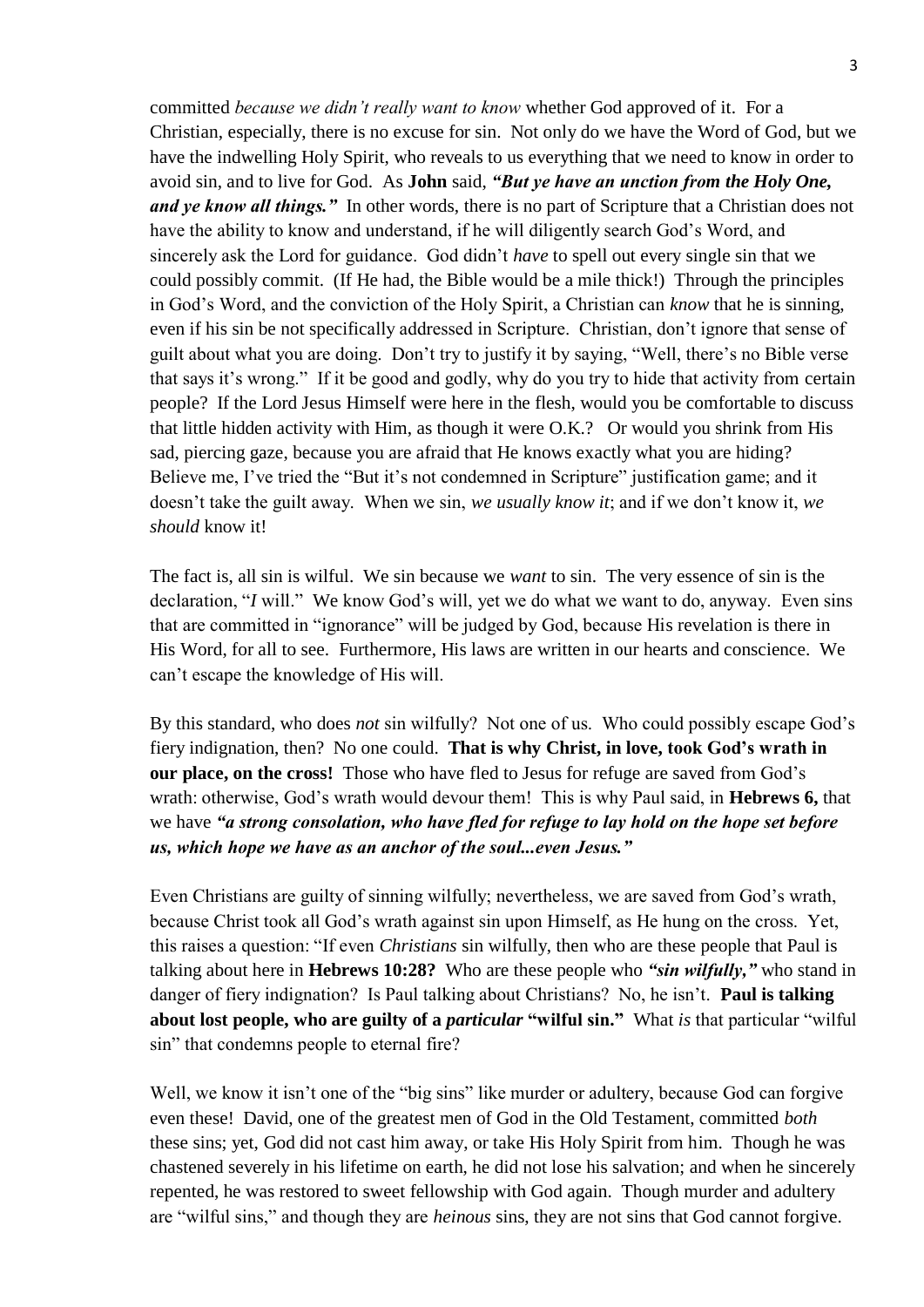What is it, then? What is this "wilful sin" that puts people beyond hope of salvation? The wilful sin that God cannot forgive is *rejecting Christ's Sacrifice for our sin!* 

Remember, Paul was writing to *Hebrew* people who claimed to be Christians. Undoubtedly, most of them were truly saved; yet, Paul knew that there were some in his audience who were departing from their profession of Christ, and who were going back to the empty shell of Judaism. They had *heard* the truth, and had *claimed* to believe it; but now they were turning from it. Paul is saying, "Look, folks, I'm warning you: if you turn away from Christ's sacrifice on the cross, then there *is* no other sacrifice to which you can turn! If you go back to the sacrifices of animals in the Temple, those sacrifices *cannot* forgive your sins!"

Brethren, I cannot stress enough that Paul is *not talking to true Christians* here. He is not warning Christians that they can lose their salvation. He's talking to people who had made a *profession* of salvation, but who were not truly saved, because they never truly trusted Christ!

Now, how can this warning be applied to us non-Jews who live in the  $21<sup>st</sup>$  century? Who are the people of our day who stand in danger? I'll tell you who they are: they are those who have heard the Gospel, and who have *made a profession* of being a Christian, yet who have never stopped clinging to their own righteousness. Self-righteousness is the sin that still bars most people from Heaven to this day. It is the sin that still afflicts most *Jewish* people to this day!

#### **Read Romans 10:1-4.**

You don't have to deny the virgin birth of Jesus, or His deity, or the Trinity, or the inspiration of Scripture, to be an "apostate." You can intellectually agree with *all* these doctrines, yet still be one who "departs" from God. All you have to do to be an "apostate" is to be "religious," yet **reject the Sacrifice that God has provided for you**. Sometimes, an "apostate" can go all the way through life, and sit in a Bible-preaching church every Sunday, to his dying day. More often than not, though, an apostate will, sooner or later, either leave the Bible-preaching church, and go to a false church, or else abandon professing Christianity altogether. When this happens, though, you may be sure of one thing: this is *not* a one-time Christian who lost his salvation; this is a man who was *never* saved, and who is now showing his true colours.

#### **Read 1 John 2:18-19.**

We've seen the fate of those who insult the Lord. Let us now examine...

#### **II. The crime of those who insult the Lord (vv. 28-29)**

**(Read Hebrews 10:28-29.)** Paul is now explaining exactly what the crime of those who *"sin wilfully*" is. In order to show how serious the apostate's crime is, Paul refers back to Old Testament Law. He says, *"He that despised Moses' law died without mercy."* 

The worst *earthly* fate under Old Testament law was death! How could a person earn death? Well, there were *many* things for which one could be put to death. Death wasn't merely for the "unthinkable" sins such as murder, adultery, sodomy, incest, or bestiality. A person could also be put to death for using God's name in vain. (*That* would make you think twice about how you use God's name, wouldn't it?) A person could be put to death for working on the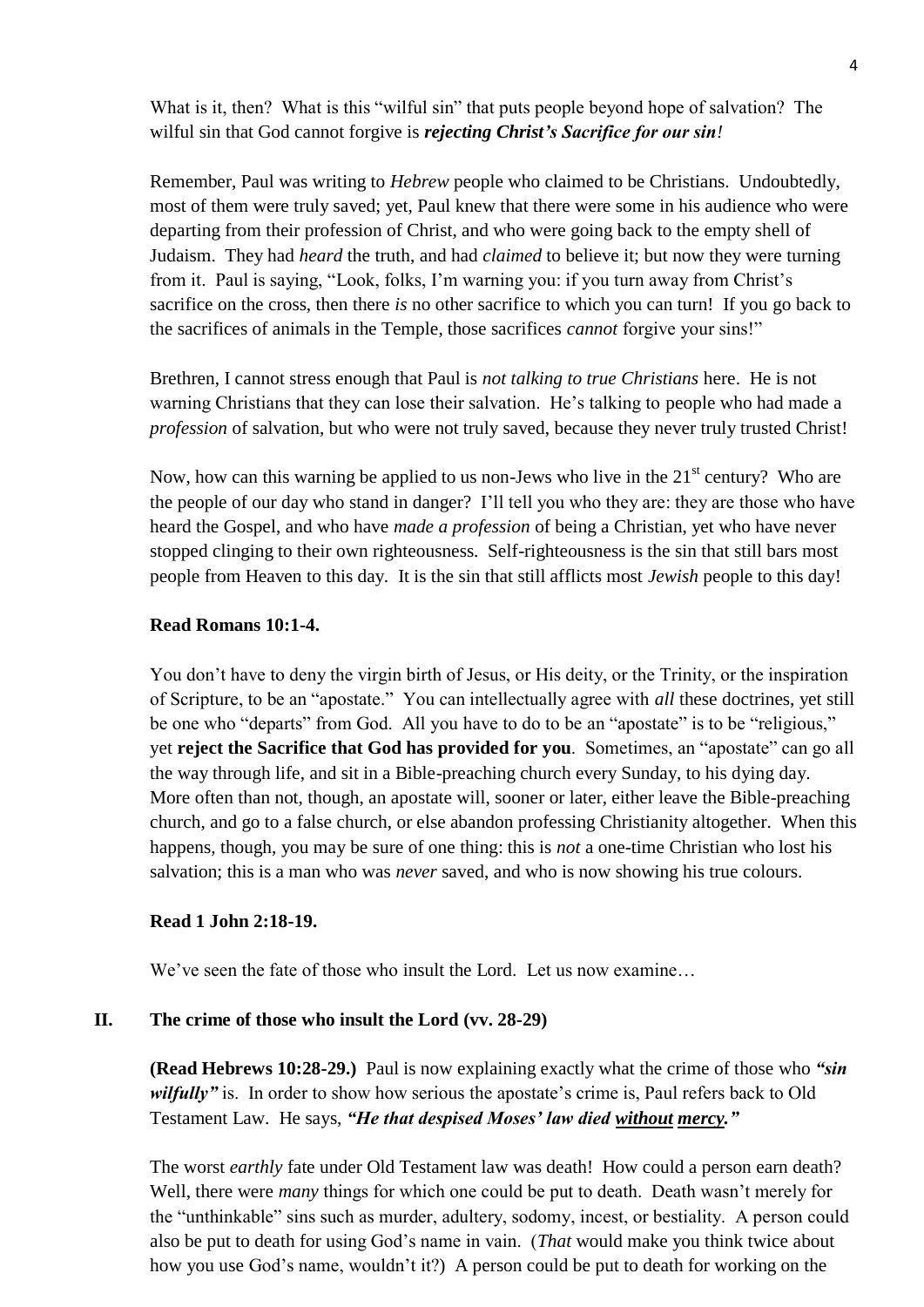Sabbath Day. A person could be put to death for making an exact copy of the kind of incense that was used in the Temple, and putting it to personal use. A person could also be put to death for cursing his parents, and rebelling against them, and being a lazy drunkard. (And these are only a *few* of the crimes for which people were put to death!) So, what's my point? The point is that if God demanded a *physical* death penalty for such crimes, and there was no escaping the punishment, how much worse is God's *eternal* punishment on those who reject His Son?

A person who has received the knowledge of the truth, yet who still chooses to reject Christ's sacrifice, stands guilty before God. It doesn't matter whether he have lived a life of debauchery, or whether he be a "moral, religious" person: if he reject Christ's once-for-all sacrifice for sin, then he is guilty of several crimes. What are these crimes?

First, Paul says that he has *"trodden under foot the Son of God."* **(Read Hebrews 10:29a again.)** Wow! Paul didn't "water down" the message, did he? Paul doesn't say, "they've gone down a wrong path," or some weak statement like that. He says that they've trodden Christ *"underfoot"—*as though He were a piece of rubbish on the street! That serious, folks! God does *not* take it lightly when a man, or a woman, or a child, turns away from His Son!

Secondly, a person who turns away from Christ *"has counted the blood of the covenant…an unholy thing."* **(Read verse 29b again.)** Again, these are serious words! Yet, what does Paul mean, exactly? Well, this is one of those passages in which it is *crucial* that you have the right doctrine about Israel! If you do not have the Bible's teaching about Israel right, you will probably end up with a heretical interpretation of this verse. Many people use this verse as a "proof text" to say that a person can lose his salvation. They say, "See, see? It says that these people *were,* at one time, *"sanctified"* by the blood of Jesus. That means that they *were* saved at one time, but then they lost their salvation, because they did something *really* bad!"

Is that what this verse is saying? Absolutely not! If it were, Paul would be preaching *"another gospel"—*a false gospel of "works salvation." He would be contradicting everything that he has said about salvation's being a free and eternal gift of God. To understand the meaning of Paul's statement, there are a couple things you need to understand.

**First, you must realise that the word** *"sanctified"* **does not always mean "saved."** Let's look at a passage where the word "sanctified" clearly does *not* mean "saved."

# **Read John 17:19.**

Jesus said, *"I sanctify myself."* Does this mean that Jesus is "saved"? Of course not! This means that He is "set apart"—not only from sin, but from creation itself! Christ is "set apart" in a sense that *we* will never be. He is God: and by His very nature, He is "set apart" from all created things! This is why the LORD said in **Isaiah 29:23,** *"They shall sanctify my name, and sanctify the Holy One of Jacob."* God is "set apart" from all His created order, because He is God! Yet, this is not the only meaning of "sanctified." Let's look at another passage.

# **Read 1 Corinthians 7:12-14.**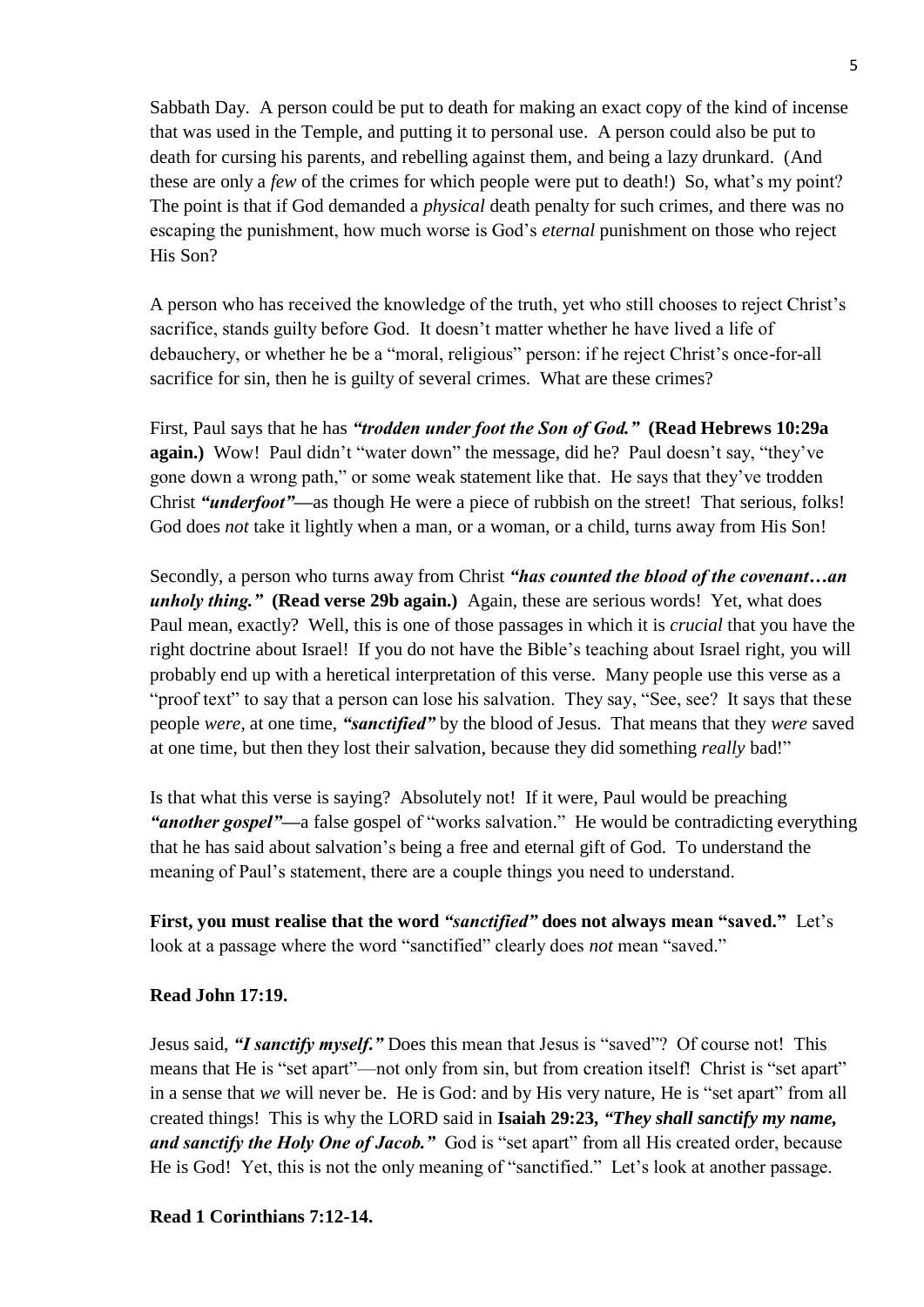What does Paul mean when he says that *"the unbelieving husband is sanctified by the wife,"*  and *vice versa*?Is Paul saying that an unbeliever is somehow "saved" just because his (or her) spouse is saved? Of course not! A person can be saved only by placing his *own* personal faith in Christ. The word *"sanctified,"* in this context, means "set apart for God's special dealing." The presence of a believer in a household creates a realm of spiritual protection, in which God can deal with the hearts of the unsaved family members. The unsaved family members aren't *saved*; but they have a *better chance* of coming to Christ. They are *set apart* for God's convicting work in their hearts, through the witness of the saved family member.

As you can see, the word *"sanctified"* doesn't always mean "saved." There's something else we need to realise, as well. **We must also consider the** *audience.* To whom is Paul writing? He's writing to Jews! He's writing to the *Covenant people!* God made the *first* Covenant with the nation of Israel; and He initiated that Covenant with blood. And what did this Covenant make them? It made them *"holy."*

# **Read Exodus 19:3-6 and 24:5-8.**

In the Old Testament, God repeatedly said that the nation of Israel was *"holy"* (or, "set apart") unto Himself. Did this mean that all Jews were automatically saved? Of course! It simply meant that God had set apart Israel from all other nations to be His people. Whether or not an individual Jew was *personally* saved from his sin depended on whether he placed his faith in God's promise of salvation through the coming Messiah; yet, the *nation* was "set apart."

Well, guess what? The *Second* Covenant—the *New* Covenant—was brought about by the blood of Jesus Christ. Jesus said, *"This is my blood of the new testament, which is shed for many for the remission of sins."* And with whom did Christ make *this* Covenant? Again, He made it with the nation of Israel!

#### **Read Jeremiah 31:31-34.**

You can't get around the fact that the Jews are the "Covenant people." God made the promise of a *"new covenant"* to the descendants of Abraham! Just like the Old Covenant, the New Covenant was made with the *nation* of Israel. *Individual members* of the nation of Israel must choose to accept that Covenant, or reject it; and those who choose to receive it are saved. Gentiles who believe on Jesus are *grafted into* the spiritual blessings of the New Covenant, along with believing Jews; but this doesn't change the fact that Jews, as a nation, are the "Covenant people." God made both the Old *and* the New Covenant with Israel.

So, what does this mean? It means that Jewish people, *as a nation*, are *"sanctified"* (or, "holy"). Not all Jews are *personally saved*; but they *are,* as a nation, *"sanctified."* Do you see why this doctrine about Israel is so important? It helps us to see what Paul is saying here in **Hebrews 10:29.** Paul isn't talking to saved people, and telling them that they can *lose* their salvation. He's talking to *Jewish* people. He's talking to the people who, *nationally*, were *"sanctified"* by the blood of the New Covenant; and he is warning those who were about to "walk away" from the Messiah that if they turn away from Him, they will end up in hell!

Those who "sin wilfully" after hearing the truth of the Gospel are guilty of three crimes. First, they are guilty of **treading underfoot the Son of God**. Secondly, they are guilty of **counting**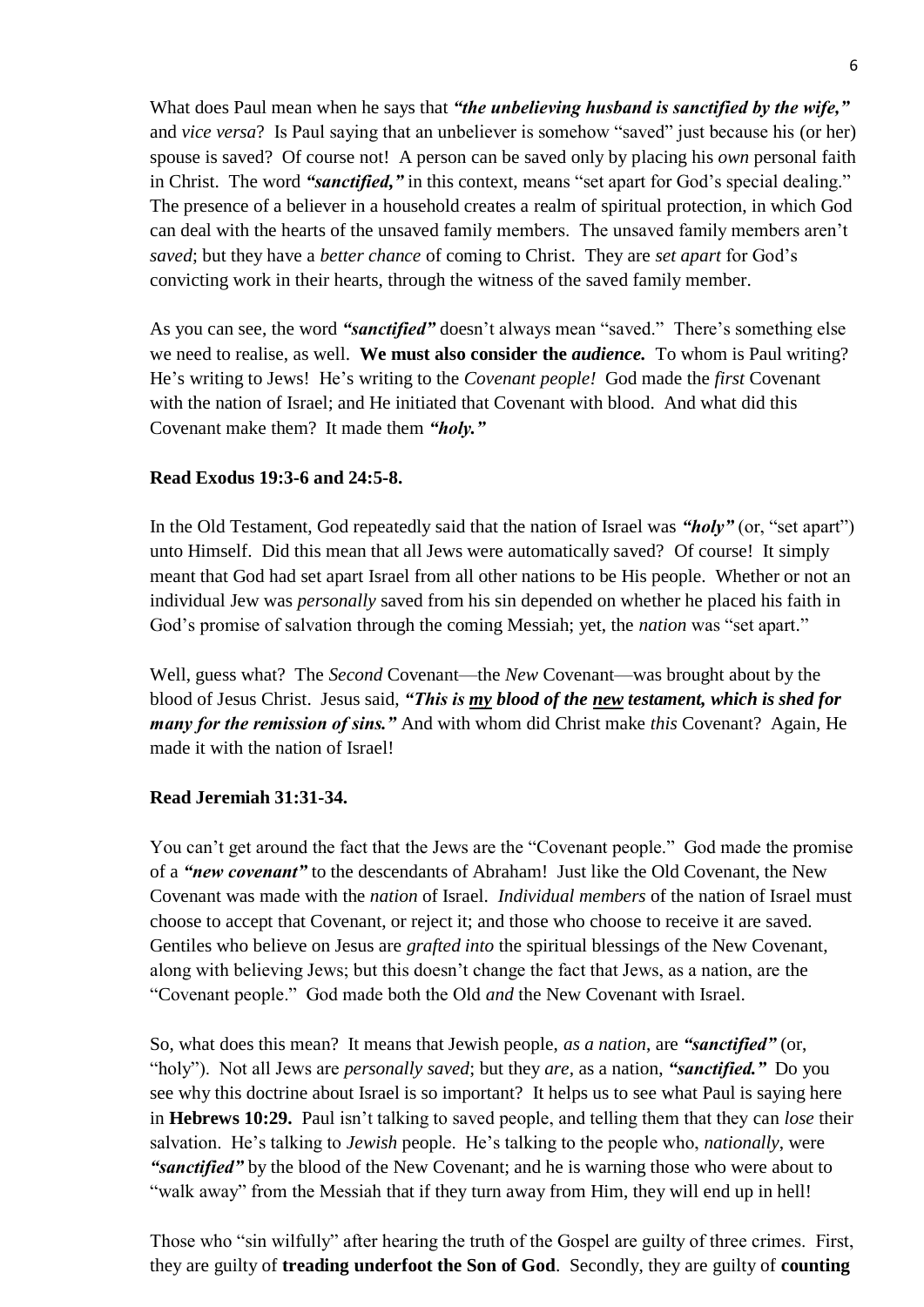### **the blood of Christ's covenant an unholy thing**. Thirdly, they are guilty of doing *"despite unto the Spirit of grace."* **(Read Hebrews 10:29 again.)**

What does it mean to "despite"? It means to "insult." How, then, can you "insult" the Spirit of God? Well, you can insult Him in many ways! Yet, what is the *ultimate* "insult"? What is that one horrible insult that removes all possibility of being saved? Well, think about your relationships with others. What is one of the most insulting things you can do to a person? How about *ignoring* a person? If you call someone a nasty name, at least you are acknowledging his presence. However, to *ignore* him means that you do not regard him at all. You are saying that his presence, and his words, mean nothing to you. Oftentimes, this is how Christians are treated by their own family after they've gotten saved. Their family acts as though they were dead. This is the ultimate insult!

So it is when sinners ignore the Holy Spirit. You see, it is the Holy Spirit who convicts a person of his sin, and draws him to Christ. The Spirit reproves the world *"of sin, and of righteousness, and of judgment.*" He calls the sinner to repent and believe on Jesus. Without that conviction of the Holy Spirit, it is impossible for a sinner to be saved. This means that the sinner has a responsibility to *respond to the Spirit* when He calls. When a sinner hears the Spirit's call, and comes to understand the way of salvation, and *seems* to receive it, and even appears to identify with Christ for a while, but then finally walks away and says, "I don't need Christ after all"—*that* is "doing despite to the Spirit of grace." How long will God put up with those who have heard again and again, yet ignore Him? Well, only God knows when a person has had his "final call": but the warning that Paul gave to the Hebrews of the first century still rings out to us today: *"Today, if you will hear His voice, harden not your heart!"*

### **III. The Judge of those who insult the Lord (vv. 30-31)**

**(Read Hebrews 10:30-31.)** In these verses, Paul is quoting from a passage in **Deuteronomy**. So that we have the right understanding of what he is saying, let's look at that Scripture.

#### **Read Deuteronomy 32:35-38.**

To whom is the LORD speaking in these verses? He's speaking to the nation of Israel. Thus, when *Paul* quotes this verse, and directs it at *his* audience, **he is** *not* **speaking to born-again Christians.** The *"people"* that Paul is addressing is the **people of Israel**. Just as Moses was speaking to the nation of Israel back in **Deuteronomy**, so Paul is speaking to the people of Israel in his day. Particularly, he is speaking to *unsaved* Jewish people, who had heard the Gospel, and who had *seemed* to receive it, but who were now about to turn away from Christ. They were showing their rejection of Christ by forsaking the Christian assembly (by stopping going to church), and by going back to the synagogue, where Christ was despised.

God is the great and terrible Judge of those who choose to "turn away" from Christ; and there is nothing more fearful than falling into His hands! When you "fall into God's hands," there is no escape! There is no "worming out of it." There won't be a crafty lawyer to get you off the hook on a technicality. God is righteous, and cannot acquit sin. Sin *must* be paid for; and it *was* paid for, by His Son. He is the only Way of escape. Therefore, those who refuse the Son refuse their only Hope. God *will* judge, with fiery indignation, those who turn away from His Son! Truly, *"It is a fearful thing to fall into the hands of the living God"*!